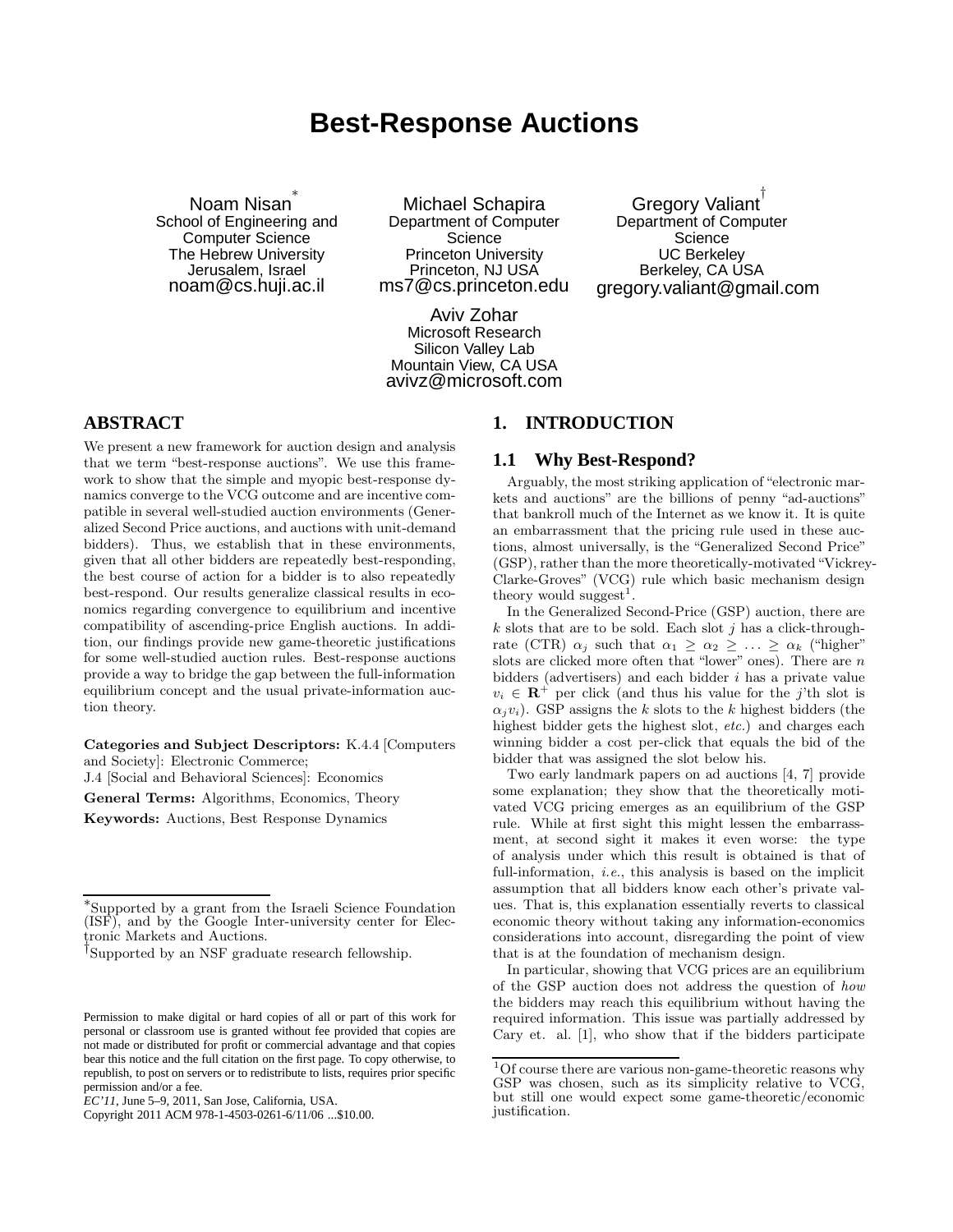in a GSP auction repeatedly, and at each step best-respond to the others' previous bids, then the VCG equilibrium is indeed reached. The actual theorem is a bit more delicate as this only applies with high probability, when bidders' turns are chosen at random. This answer to the question "How?", begs the question "Why?": Why would we expect the bidders to repeatedly best-respond to the others?

While there is much intuitive appeal to the simple and myopic repeated best-response strategy, we seek a gametheoretic justification. Perhaps some other long-sighted strategy could improve a bidder's utility? Is the "repeated-bestresponse" strategy really a best response overall, in the extended (multiple round) game? We present a positive answer to this question. We show that if all bidders in the GSP auction are repeatedly best-responding, then so should you. This result allows us to resurrect some of the partial information assumptions: there is no need to know the exact values of bidders, only that they are best-responding according to some values.

We put this result in a wider context of auctions for which repeated-best-response converges to the full-information equilibrium and does so in an incentive-compatible manner. A companion paper [5] considers more general (non-auction) mechanisms with this property. Our model bridges the gap between the full-information equilibrium concept and the usual private-information auction theory.

#### **1.2 Illustration: Iterative Single-Item Auction**

It is instructive to informally demonstrate the types of results we get, via the first-price auction of a single item. It is well known, though still quite intriguing, we believe, that the full-information equilibrium of such a first-price auction is achieved at the second price, that is, at the VCG outcome.

Consider a discretized setting where bids must belong to some pre-defined discrete set  $\{0, \delta, 2\delta, ...\}$  (that is,  $\delta$  is the "minimal increment" for bids). In the full-information equilibrium of the first-price auction in this discretized setting, the highest bidder bids the lowest bid that exceeds the second highest valuation for the item  $v_2$  and the second highest bidder bids the highest bid that does not exceed  $v_2$ . The ascending English auction, where bidders repeatedly increase their bids by the minimal increment, and drop from the auction once their values are exceeded, can be regarded as an effective mechanism for achieving exactly this outcome.

We suggest the following iterative auction mechanism. The auction allows bidders to repeatedly announce bids, based on the most recent bid announcements of the other bidders. The prescribed strategy for each bidder is to repeatedly best-respond to the most recent bid announcements of the others. Under the first-price auction base rule, this means that when a bidder's turn to act comes, if the bidder can outbid the current winner without exceeding his value for the item then he shall submit the minimal such bid (so as to minimize his payment). In the event that a bidder cannot outbid the current winner without exceeding his value, we prescribe that the bidder break ties between the multiple possible best-responses in favor of the highest bid that does not exceed his value.

The auction terminates after all bidders consecutively "pass", i.e., repeat their last bid, in which case the outcome is according to the base auction rule on the final bids<sup>2</sup>. If the

auction does not terminate within a pre-determined number of rounds then the item remains unallocated.

Observe that if the initial bids are all 0, then this bestresponse dynamics proceeds with the sequence of minimallyincreasing prices, and thus mimicks the behavior of the ascending-price English auction. We show that in general, for any starting vector of bids and every order of bidders' bestresponses, the second-price equilibrium of the full-information first-price auction is reached, provided that the tie-breaking rule is chosen carefully.

Our main result for this restricted environment is that repeated-best-response is indeed each bidder's global bestresponse to the others' repeated-best-response strategies. That is, given that all other bidders are following the prescribed behavior and repeatedly best-responding, a bidder cannot gain from not doing the same. Thus, the incentive compatibility of the English auction is but a special case of a more general result.

Theorem: (Informal) Under the first-price auction base rule, repeated best-response strategies (with a specific tiebreaking rule) converge to the VCG outcome in an incentive compatible manner.

## **1.3 GSP and Unit-Demand Auctions**

As a generalization of the single item auction, we consider a framework for auction design that we term "best-response auctions". Given a base auction rule, a best-response auction allows bidders to repeatedly announce bids in response to the most recent bids of the others, and the prescribed strategy for each bidder is to repeatedly best-respond (under the base auction rule). A tie breaking rule specifies which bid to choose in cases where there are several different best-responses. This process goes on until (1) all bidders consecutively pass, in which case the outcome is according to the base auction rule on the final bids; or (2) the auction does not terminate within a pre-determined number of rounds, in which case all goods on sale remain unallocated.

Under this framework, we consider two well-studied auction environments: the GSP auction mentioned above and the auction of multiple heterogeneous items among unitdemand bidders, which has received much attention since the seminal paper of Demage, Gale, and Sotomayer (see [6]). In the unit-demand setting, each bidder i has a value  $v_i(j)$ for each item  $i$ , and is interested in purchasing exactly one item. We consider a base auction rule where each item is sold individually in a first-price auction.

For both of these environments, we prove the general result that best-response dynamics converge to the optimal allocation of items, and are also in global equilibrium, *i.e.*, that each bidder is indeed best-off following the repeatedbest-response strategy if the others are also doing so. In both cases, our best-response auction mechanism is randomized—in each round, a single bidder is selected uniformly at random to act. (Our results for GSP auctions actually also imply that deterministic repeated better-response dynamics studied in [1] also converge to the optimal allocation and are incentive compatible.)

<sup>&</sup>lt;sup>2</sup>The fixed termination rule is important in our settings, and

our results do not hold without it. This is in contrast to the results in our companion paper [5] that hold more generally.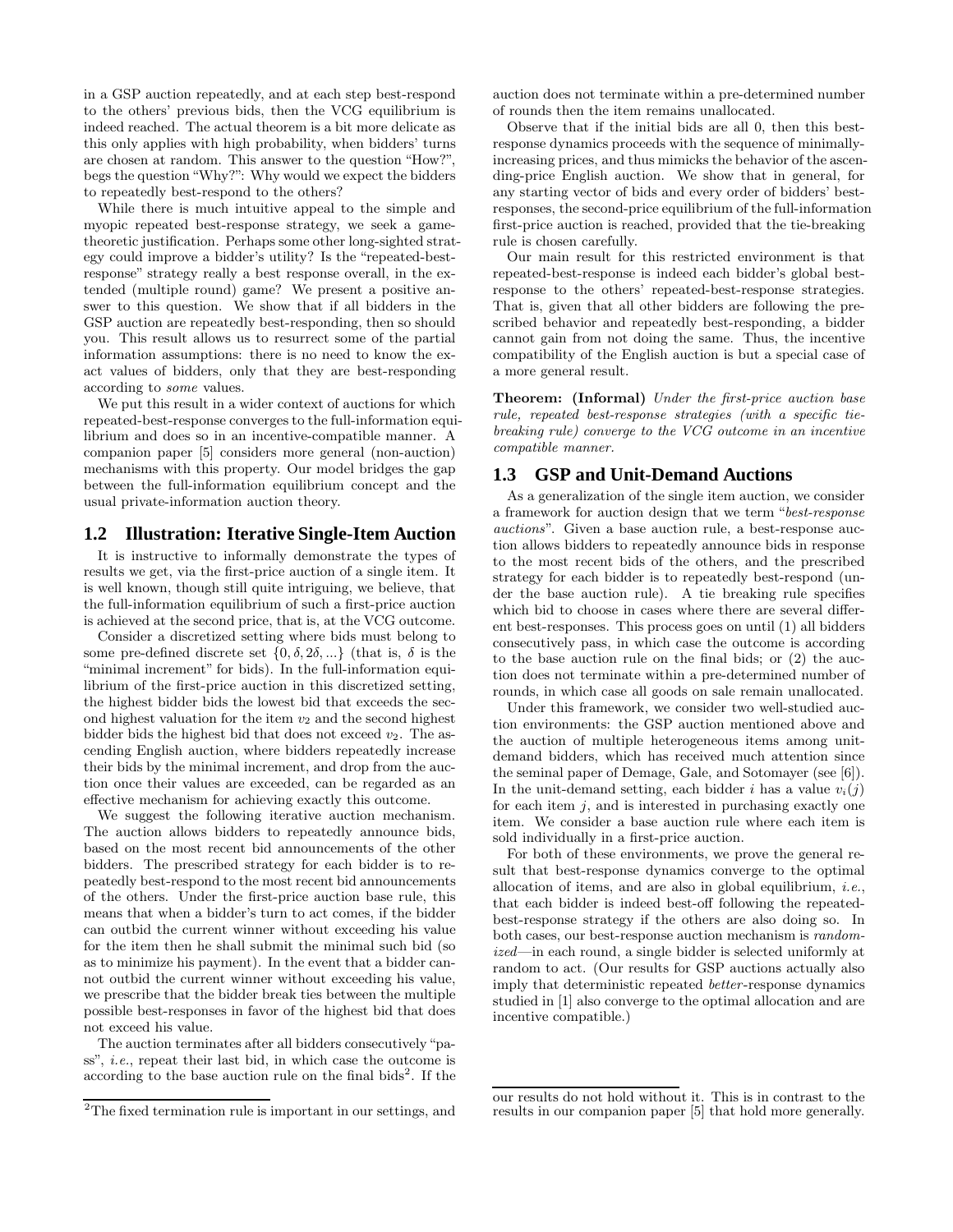Theorem: (Informal) Under the GSP auction base rule, repeated best-response strategies (with a specific tie-breaking rule) converge to the VCG outcome in an incentive compatible manner.

Theorem: (Informal) Under our auction base rule for unit-demand bidders, repeated best-response strategies (with a specific tie-breaking rule) converge to the VCG outcome in an incentive compatible manner.

We point out that generalized ascending-price English auction mechanisms that implement the VCG outcome in an incentive-compatible manner exist in both GSP auctions [4] and in auctions with unit-demand bidders [3]. As in the single-item first-price auction, these mechanisms can be regarded as specific executions of best-response dynamics and thus, as special cases of best-response auctions.

When designing best-response auctions we face two main challenges: (1) establishing convergence—showing that bestresponse dynamics reach a stable outcome (with probability 1); and (2) establishing incentive compatibility—showing that the stable outcome reached is such that no bidder has incentive to deviate from the prescribed behavior. The focus of our main effort in each of the two auction environments we consider is different: in the case of the GSP auction, convergence was known and our effort is concentrated on proving incentives; in the unit-demand auction most of our effort is focused on proving convergence. An independent and somewhat related study of convergence in the unit-demand case is carried out in [2], though the emphasis in that work is on revenue maximization.

#### **1.4 Future Research**

We view this work as a first step towards a more general research agenda. Our results establish that in several well-studied settings where the VCG outcome matches the full-information equilibrium, repeated best-response dynamics converge to the VCG outcome in an incentive compatible manner. We still lack a general understanding of when such results can be obtained (our results establish sufficient, but not necessary, conditions). What more general principle underlies our results? Specifically, under what conditions do repeated best-responses lead to optimal outcomes and do so in an incentive compatible manner?

Our results in this work pertain to convergence to optimal outcomes (that is, to an allocation of resources for which the overall social welfare is maximized). An interesting direction for future research is understanding in what environments repeated best-response provides reasonable approximation guarantees (again, in an incentive compatible manner). Answers to these questions could serve as the basis for the design of natural and simple to implement auction mechanisms.

In addition, our work focuses on a specific natural and myopic update rule—repeated best-response. We believe the examination of other dynamics (e.g., fictitious play, regret minimization) from the perspective introduced here is also of interest.

#### **1.5 Organization**

We present our game-theoretic framework and illustrate our approach via single-item first-price auctions in Section 2. We present our convergence and incentive compatibility results for single-item first-price auctions, GSP auctions, and auctions with unit-demand bidders, in Section 3, Section 4, and Section 5, respectively.

# **2. OUR FRAMEWORK: BEST-RESPONSE AUCTIONS**

A best-response auction can be regarded as a (finite time) execution of best-response dynamics in a game determined by the auction base rule. From this perspective, the outcome of a best-response auction corresponds to a pure Nash equilibrium of the game. We now present basic game theoretic terminology and explain the connection to best-response auctions.

## **2.1 Background: Games**

We use standard game-theoretic notation. Let Γ be a normal-form game with n players  $1, \ldots, n$ . We denote by  $S_i$ the *strategy space* of the *i*<sup>th</sup> player. Let  $S = S_1 \times \ldots \times S_n$ , and let  $S_{-i} = S_1 \times \ldots \times S_{i-1} \times S_{i+1} \times \ldots \times S_n$  be the cartesian product of all strategy spaces excluding  $S_i$ . Each player i has a *utility function*  $u_i$  that specifies is payoff in every strategy-profile of the players. For each strategy  $s_i \in S_i$ , and every  $(n-1)$ -tuple of strategies  $s_{-i} \in S_{-i}$ , we denote by  $u_i(s_i, s_{-i})$  the utility of the strategy profile in which player i plays  $s_i$  and all other players play their strategies in  $s_{-i}$ . We will make use of the following definitions.

DEFINITION 2.1 (BEST-RESPONSE STRATEGIES). A strategy  $s_i \in S_i$  is a best response of player i to a strategy profile  $s_{-i} \in S_{-i}$  of the other players if

$$
s_i \in argmax_{s'_i \in S_i} u_i(s'_i, s_{-i}).
$$

DEFINITION  $2.2$  (PURE NASH EQUILIBRIA). A strategy profile s is a pure Nash equilibrium if, for every player i,  $s_i$ is a best response of i to  $s_{-i}$ 

Under best-response dynamics, players take turns in bestresponding to other players' current strategies. The process proceeds as follows: Start from some arbitrary strategy profiles and allow players to best-respond, one by one in some order, to the current strategy profile. This goes on until a pure Nash equilibrium is reached. We refer to bestresponse dynamics in which the order of players' activations is cyclic as "round-robin best-response dynamics" and to best-response dynamics in which players are chosen uniformly at random to best-respond as "randomized best-response dynamics".

## **2.2 Best-Response Auctions and Games**

Under a best-response auction, bidders repeatedly bestrespond (given the auction base-rule) to the most recent bids of others. This goes on until a "stable state" is reached, or "sufficiently long" time has passed. Therefore, a bestresponse auction can be regarded as a finite-time execution of best-response dynamics in a game determined by the auction base-rule.

To illustrate this point, let us revisit the example of a single-item first-price auction discussed in the Introduction. We consider a discretized setting where there is a single item for sale and n bidders  $1, \ldots, n$ . Each bidder i has a private value  $v_i \in [0, M\delta]$  (where  $M > 0$  is fixed and  $\delta$  is some small real number) for getting the item. The goal is to assign the object to the bidder that values it the most (breaking ties lexicographically if there are multiple such bidders).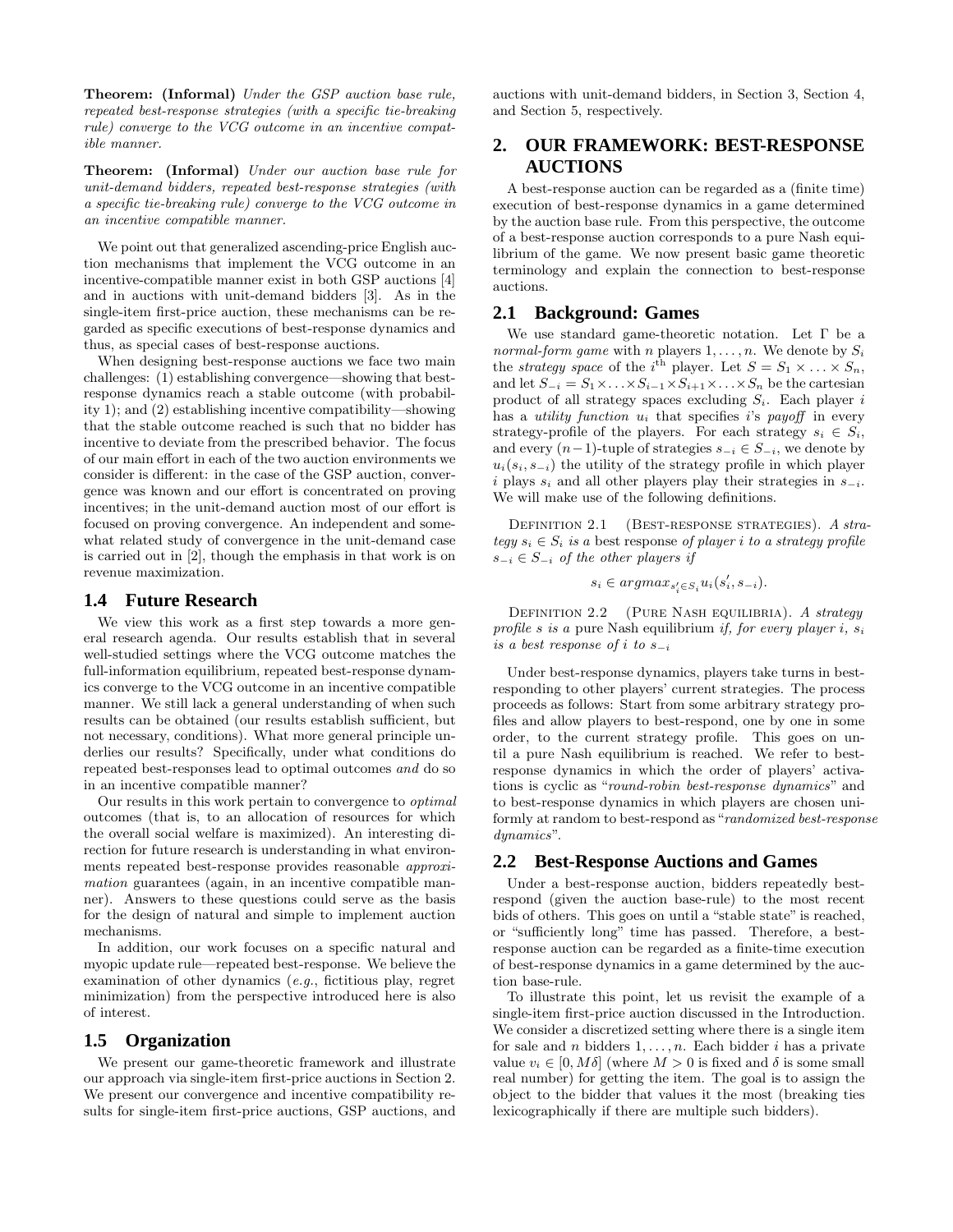Our best-response single-item auction can be regarded as round-robin best-response dynamics in the following game.

The  $1^{st}$ -price auction game: The bidders are the players. Each bidder's strategy space  $S_i$  is a predetermined discrete set  $\{0, \delta, 2\delta, ..., M\delta\}$ . The utility of player i from a strategy (bid) tuple  $b = (b_1, \ldots, b_n)$  is  $u_i(b) = v_i - b_i$  if i is the highest bidder (breaking ties lexicographically) and 0 otherwise.

Best-response single-item auctions: Under our bestresponse auction, players take part in round-robin best-response dynamics until a pure Nash equilibrium is reached, in which case the item is allocated to the highest bidder who is charged his bid, or until  $n^2M$  rounds have passed, in which case the item remains unallocated.

To fully specify the best-response single-item auction we must determine how bidders break ties between multiple best responses. Importantly, this tie-breaking rule must be "uncoupled", i.e., depend solely on the player's private information (utility function) and not on information that is unavailable to him. Our tie-breaking rule in the  $1^{st}$ -price auction game context has the following simple form: fix, for each player i, an a-priori full order  $\prec_i$  on  $S_i$  (that can depend on  $u_i$ ), and instruct player i to break ties between multiple best-responses according to  $\prec_i$ , i.e., if both  $s_i$  and  $s'_i$  are best responses to  $s_{-i}$  and  $s'_i \prec s_i$  then  $s_i$  will be played.

Tie-breaking rules for the  $1^{st}$ -price auction game: Each player *i*'s tie breaking rule  $\prec_i$  is as follows:  $\forall s, t \in S_i$ , if  $s > v_i \lor t > v_i$  then  $s \prec_i t$  iff  $s > t$ . Otherwise,  $s \prec_i t$  iff  $s < t$ .

In Section 3, we prove that the best-response single-item auction converges to the (discretized) outcome of the secondprice Vickrey auction in an incentive compatible manner.

# **3. WARMUP: BEST-RESPONSE SINGLE-ITEM AUCTION**

We now present our results for the single item first-price auction rule. Specifically, we show that for any starting vector of bids, and every round-robin order of bidders' bestresponses, the second-price equilibrium of the full-informaion first-price auction is reached, given our tie-breaking rule. Moreover, repeated-best-response is indeed each bidder's global best-response to the others' repeated-best-response strategies.

THEOREM 3.1. The best-response single-item auction converges to the (discretized) outcome of the second-price Vickrey auction in an incentive compatible manner.

PROOF. To prove the theorem we first establish convergence to the VCG outcome. We then prove the incentive properties of the auction.

Convergence: Assume all players are following the repeated best-response strategy with the prescribed tie breaking rules, and that the auction evolves from some arbitrary initial profile of bids. We will observe the dynamics in iterations of n rounds, during which every player is activated once. Notice that after the first such iteration, no bidder bids above his private value. This is because a bid above one's value is never a best response: Any winning bid above the value is strictly worse than bidding below it, and all losing bids above the value have the same utility, but our tie

breaking rules prescribe a preference for bidding below the value in this case. For the same reasons, no player will ever bid above his value again. We say that a player is "out of the race" if from some point on, he bids his value exactly, and never changes his bid.

The proof continues by showing that as time progresses, players eliminate certain bids and will never bid them again: Let us look first at the weakest player, that has all ties broken against him. We argue that he will never bid 0 after the first iteration of activations, unless his value happens to be 0, in which case he will be out of the race. A bid of 0 by that player will always be a losing bid, and so, if it is under the player's value it will never be a best response to the bids of others (tie breaking rules prefer higher losing bids as long as they are under the valuation). If the weakest player is out of the race, then the second weakest player will, for similar reasons, never bid 0 after the following iteration or he will drop out of the race. This goes on either until we remain with only one player that is still in the race, or until the weakest player bids at least  $\delta$  (and continue to bid at least that much during the rest of the process). In the latter case, after the next iteration, all other players will bid at least  $\delta$ , and will do so during the rest of the process (as the weakest player in the race is never going to bid below that). Again, the weakest player still in the race will either drop out of the race or from this point on or never bid anything below 2δ. This line of reasoning goes on until we are left with only a single player in the race. At that point all other players bid their valuation and never change their bids. The remaining player will therefore bid the second price (or  $\delta$  above that to break ties) and will never change his bid – this is his best response. All players will then pass, and we have converged.

Incentive Compatibility: Let us assume that some player i deviates from the repeated best-response strategy and gains by doing so. We argue that the player can only gain from the deviation if he wins the item because of it (otherwise his utility is 0, and before the deviation he did no worse). In particular, all players must have passed in the last iteration, as the mechanism would not allocate the item otherwise. If player  $i$  gains by deviating, then he must be getting the item at a price  $p$  that is lower than the price without the deviation. Since the price is lower, both the highest and second highest bidder (only one of whom might be player  $i$ ) still wish to purchase the item at price  $p$  and so the final bidding profile cannot be stable, and at least one player would not pass. We therefore reach a contradiction.  $\square$ 

## **4. BEST-RESPONSE GSP AUCTIONS**

The following "GSP game" was presented in [4, 7]. Our best-response GSP auction can be regarded as randomized best-response dynamics in this game.

The Game. There are  $k$  slots with click through rates  $\alpha_1 > \alpha_2 > \ldots > \alpha_k$  that are being auctioned. The bidders are the players. Each bidder's strategy space  $S_i$  is some predetermined discrete set  $\{0, \delta, 2\delta, \ldots, M\delta\}$  of possible bids, for some arbitrarily small  $\delta$ . The bidders are awarded slots in decreasing order of their bids, so that the highest bidder is awarded the top most slot with click through rate  $\alpha_1$ , and lower bidders get the slots with lower rates. For every bid-vector  $b = (b_1, \ldots, b_n) \in S$ ,  $\pi_j(b)$  denotes the bidder that is awarded the  $j'$ <sup>th</sup> slot. The utility of the bidder that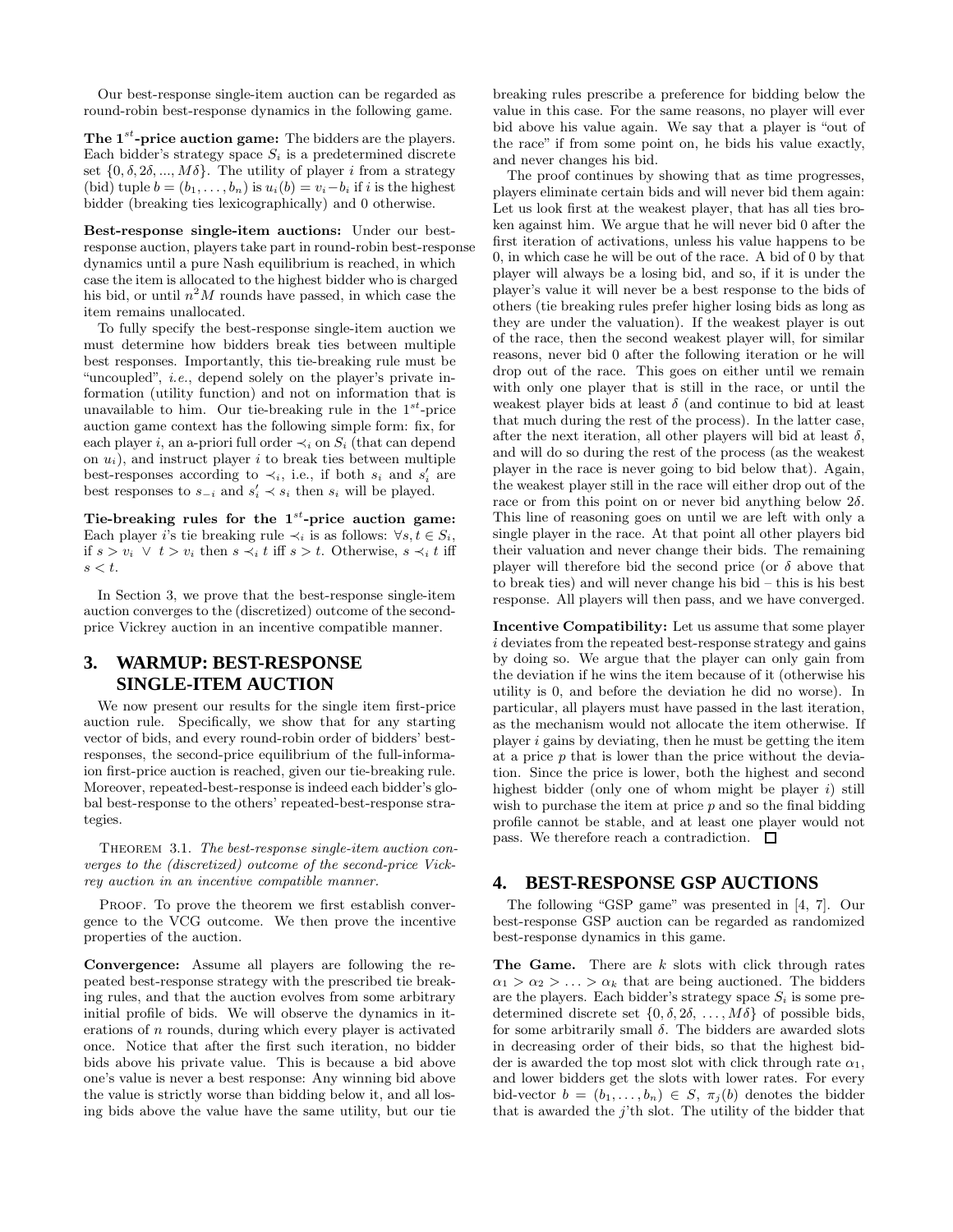gets slot j when the bid-vector is  $b = (b_1, \ldots, b_n)$  is thus  $u_{\pi_i(b)} = \alpha_j (v_{\pi_i(b)} - b_{\pi_{i+1}(b)})$ , which reflects the fact the winner of slot  $j$  pays (for each click) the bid of the winner of slot  $j + 1$ .

Tie-breaking rules: Consider the case that bidder i's bestresponse results in bidder  $i$  getting slot  $j$ . Then,  $i$  should select the bid  $b_i$  such that  $\alpha_j \cdot (v_i - b_{\pi_{j+1}(b)}) = \alpha_{j-1} \cdot (v_i - b_i)$ . Intuitively, i should choose a bid  $b_i$  such that i is indifferent between getting the  $j$ 'th slot and paying the next highest bid, or getting the  $(j - 1)$ 'th slot and paying  $b_i$ . If none of bidder  $i$ 's best-responses result in  $i$  getting a slot, then  $i$ should bid his highest feasible bid, *i.e.*, the maximal bid  $b_i$ that does not exceed  $v_i$ .

Convergence: Cary et al. [1] study convergence of deterministic and randomized best- and better-response dynamics to the VCG outcome in GSP games and prove two positive results for convergence to the VCG outcome: (1) probabilistic convergence for best-response dynamics (with the above tie-breaking rules); and (2) deterministic convergence for specific better-response dynamics.

Incentive compatibility: We now show that the positive results in [1] are actually achieved in an incentive-compatible manner (no bidder is motivated to deviate from repeated best- and better-response). To establish this, we prove that there does not exist a "bad state"in GSP games, in the sense that there is no strategy profile from which all players but (possibly) a single player  $i$  do not wish to deviate, and that i strictly prefers to the pure Nash equilibrium that would be reached if all players follow the repeated best-response strategies. Observe that the nonexistence of such a bad state is indeed sufficient (and is clearly necessary) to establish the incentive compatibility of best-response auctions for this environment.

PROPOSITION 4.1. Let  $N$  be the unique pure Nash equilibrium (under tie-breaking) in a GSP game (this is a VCG outcome). Then, there does not exist a state  $b = (b_1, \ldots, b_n) \in$ S, and player  $i \in [n]$ , such that  $\forall j \neq i$ ,  $b_j$  is a best-response (under tie-breaking) to b and  $u_i(b) > u_i(N)$ .

For ease of notation in our proof of the above proposition, let  $b \in S$  denote the bad state;  $\sigma_i$  is the bidder that is allocated the j'th slot when the bid-vector is b;  $\pi_i$  is the bidder that gets slot j in the VCG outcome, and  $VCG<sub>j</sub>$  is that bidder's bid in the VCG outcome. Observe that if the unstable bidder does not win a slot then his utility is 0 and so he is certainly not better off than in the unique pure Nash equilibrium outcome. Thus, the unstable bidder is awarded some slot  $\overline{j}$ . Our proof of Proposition 4.1 will follow easily from the following lemma.

Lemma 4.2. For each bidder i that wins a slot lower than  $\overline{j}$  (that is, a slot  $r > \overline{j}$ )  $v_i$  is at least as high as that of the bidder that got the same slot in the VCG outcome, and  $b_i$ is at least as high as the bid of the bidder that got the same slot in the VCG outcome. That is,

$$
\forall r > \overline{j} \quad VCG_r \le b_{\sigma_r} \quad and \quad v_{\pi_r} \le v_{\sigma_r}.
$$

PROOF. In the VCG outcome the  $n-k$  losing bidders are the bidders with the lowest values and they bid these values. Observe that in b the losing bidders are the  $n - k$  bidders

with the lowest bids, and these bids are equal to their values, and thus for all  $i \geq k+1$ , we have that  $v_{\sigma_i} \geq v_{\pi_i}$ .

The lemma now follows easily by induction: assuming that for all  $i \geq r \geq j+2$ , it holds that  $v_{\sigma_i} \geq v_{\pi_i}$ , and  $b_{\sigma_i} \geq VCG_i$ . Consider the bidder  $\sigma_{r-1}$ , since this bidder is following the prescribed best-responses, his value must be at least  $v_{\sigma_r}$ , and thus his value must be in the top  $r - 1$  valuations, and thus  $v_{\sigma_{r-1}} \geq v_{\pi_{r-1}}$ . Additionally, he will bid the prescribed "indifference price";

$$
b_{\sigma_{r-1}} = v_{\sigma_{r-1}} - \frac{\alpha_{r-1}}{\alpha_{r-2}} (v_{\sigma_{r-1}} - b_{\sigma_r})
$$
  
\n
$$
\geq v_{\pi_{r-1}} - \frac{\alpha_{r-1}}{\alpha_{r-2}} (v_{\pi_{r-1}} - b_{\sigma_r})
$$
  
\n
$$
\geq v_{\pi_{r-1}} - \frac{\alpha_{r-1}}{\alpha_{r-2}} (v_{\pi_{r-1}} - b_{\pi_r}) = VCG_{r-1},
$$

where the second and third lines above follow from noting that the indifference price in the first line is an increasing function of both  $v_{\sigma_{r-1}}$  and  $b_{\sigma_r}$ .

Proof of Proposition 4.1: The above lemma shows that the "unstable" bidder  $\sigma_{\overline{j}}$  is forced to pay for the j'th slot a price that is at least as high as the payment of the bidder who gets that slot in the VCG outcome, and thus the unstable bidder would prefer to be allocated the  $\overline{j}$ th slot in the VCG allocation. To conclude, since the VCG outcome ensures that each bidder gets at least as much utility from his allocation as he would get were he to receive the allocation allotted to another player, the unstable bidder gets at most the utility he would get were to to get item  $\overline{j}$  in the VCG outcome, which gives at most as much utility as he would get in the actual VCG outcome.  $\Box$ 

# **5. BEST-RESPONSE UNIT-DEMAND AUC-TIONS**

Our best-response auction for unit-demand bidders can be regarded as best-response dynamics in the following class of games.

The  $1^{st}$ -price unit-demand auction game: The bidders are the players. Each bidder's strategy is a vector of nonnegative bids  $b = (b_1, \ldots, b_m)$ , where each  $b_j$  represents the bid for item  $j$  and belongs to some predetermined discrete set  $\{0, \delta, 2\delta, \ldots, M\delta\}$  for some arbitrarily small  $\delta$ , which we refer to as the discretization parameter. Given an n-tuple of bid vectors (*i.e.*, players' strategies)  $(b^1, \ldots, b^n)$ , the induced price-vector  $\overrightarrow{p} = (\mathbf{p}_1, \dots, \mathbf{p}_m)$  is such that  $\forall j \in [m]$ ,  $p_j = \max_{i \in [n]} b_j^i$ , where  $b_j^i$  is bidder i's bid for item j. To complete the specification of the game we need the following:

DEFINITION 5.1 (OVERDEMANDED SETS). Given an ntuple of bid vectors  $\mathbf{b} = (b^1, \ldots, b^n)$ , and the induced price vector  $p, \forall j \in [m], B(j) := \{i \in [n] | b_j^i = p_j\}$  (that is, the set of highest bidders for j);  $\forall i \in [n], T(i) := \{j \in [m] | b_j^i = p_j\}$ (that is, the set of items bidder i is a highest bidder for).  $X \subseteq [m]$  is overdemanded if  $|\{i \mid T(i) \subset X\}| > |X|$ . We say that such a set of items  $X$  is a minimal overdemanded set if no subset of X is overdemanded.

Given an *n*-tuple of bid vectors  $\mathbf{b} = (b^1, \dots, b^n)$ , the allocation of items  $\Gamma(\mathbf{b})$  is defined as follows: (1) all items that are in minimal overdemanded sets remain unallocated; (2)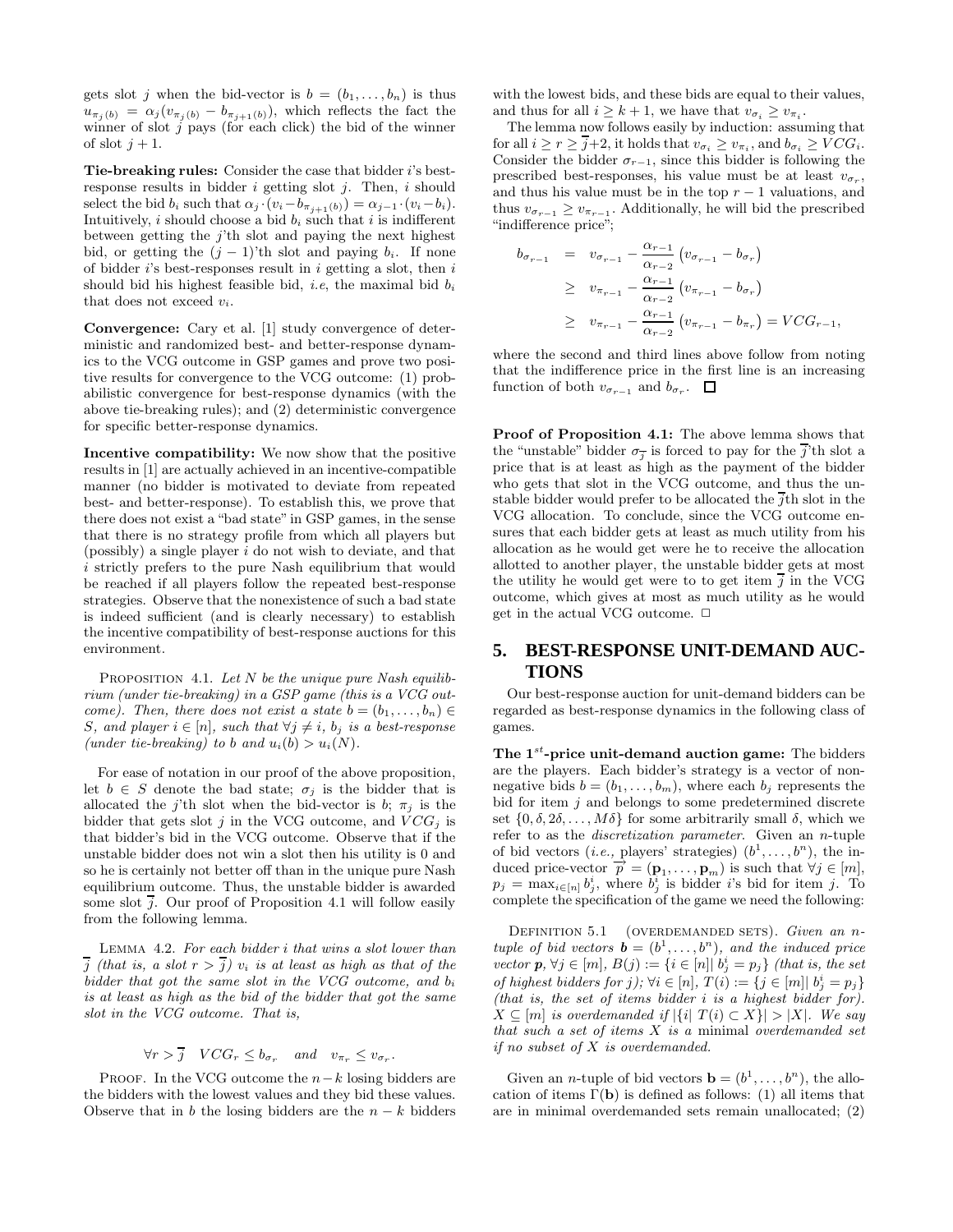allocate bidder  $i$  the item with the lowest index for which  $i$ is the single highest bidder, if such an item exists; and (3) allocate all remaining items so that item  $i$  be given to a bidder i such that  $i \in B(j)$ , breaking ties among such allocations lexicographically, and allocating at most one item to each bidder. We are now ready to describe the utility function  $u_i$  of each bidder, i. Given an *n*-tuple of bid vectors  $\mathbf{b} = (b^1, \ldots, b^n)$ , let  $\Gamma_i(\mathbf{b})$  be the set of items allocated to i in  $\Gamma(\mathbf{b})$ , and note that  $|\Gamma_i(\mathbf{b})| \in \{0,1\}$ . Then if  $|\Gamma_i(\mathbf{b})| = 1$ ,  $u_i(\mathbf{b}) = v_{i\Gamma_i(\mathbf{b})} - p_{\Gamma_i(\mathbf{b})}$ , and  $u_i = 0$  otherwise, where  $\vec{p} = (p_1, \ldots, p_m)$  is the price vector associated with bids b.

Our main theorem is that there exist tie-breaking rules under which the randomized best-response auction converges and is approximately incentive-compatible, in that by unilaterally deviating from the prescribed best-responses, one can increase one's utility by at most a factor proportional to the discretization parameter  $\delta$ .

THEOREM 5.2. there exist tie-breaking rules under which the randomized best-response auction converges and is approximately incentive-compatible. Specifically, in an instance of the unit-demand auction game with n players, m items, with player valuations  $v_{ij}$ , for  $i \in [n], j \in [m]$ , and discretization parameter  $\delta$ , given any initial configuration of bids,

- After at least  $k \leq n+m+(m^2+mn)\cdot \max_{i\in[n],j\in[m]} v_{ij}/\delta$ , turns, with probability at least  $1/n^k$ , the unit-demand auction game is at a strategy profile for which no player has a prescribed best-response that deviates from his current bid.
- Given any strategy profile of the unit-demand auction game for which no player has a prescribed best-response that deviates from his current bid, the utility that each player receives is within  $\delta(m+2)$  of the utility they receive in the VCG allocation of the corresponding unitdemand auction.

Our proof of the above theorem consists of three main components. In Proposition 5.3, we show that all the pure Nash equilibria of the unit-demand auction game (under the prescribed tie-breaking rules) are similar to the VCG outcome, in that the final prices are close to the VCG payments from which it follows that the utility each player receives is similar to the utility that the player would receive under the VCG outcome. In Proposition 5.10, we show that given any configuration, there exists a prescribed sequence of at most  $k \leq n + m + (m^2 + mn) \cdot \max_{i \in [n], j \in [m]} v_{ij}/\delta$  players such that after such a sequence of players best-responding, the game will be at a pure equilibrium, and no player will henceforth wish to deviate from his current strategy. The final component of our proof of Theorem 5.2 is Proposition 5.11, which shows that the above convergence occurs in an incentive-compatible manner, in that by unilaterally deviating from the prescribed best responses, no player can increase his utility by more than  $\delta(m+2)$ .

Before proceeding further, we shall motivate the prescribed tie-breaking rules, and rigorously state them. In short, a player first chooses the/an item that he desires most at the lowest price he would need to bid for that item in order to receive it, given everyone else's bids. His bid for that mostdesired item, say item  $i$ , is then the lowest bid he would

need to make for that item so as to receive it; his bid for all other items is such that he would receive  $\delta$  more utility if he is allocated any of these other items at the prices he bids, than he would receive for his "most-desired", namely his bids  $b_j$  for all items  $j \neq i$  satisfy  $v_j - b_j = v_i - b_i + \delta$ , where  $v_j$  denotes that player's valuation for item j.

Motivated by the Hungarian method, and similar approaches to computing efficient allocations (optimal weighted matchings), it is intuitively clear that players should roughly bid "level prices"—prices such that the player is indifferent to which item he receives at the prices he bids. Additionally, there must be some mechanism that allows the prices to fall in the case that, for example, an efficient matching has been found, yet the prices are all elevated (say the VCG allocation and the VCG prices increased by some constant); as we will see, by having each player bid  $\delta$  less than his "level prices" for all but the most-desired item, we allow the prices to both rise, and fall, ultimately eventually finding a nearefficient allocation, with prices roughly the VCG prices. We note that finding tie-breaking that induce this behavior of best-responses is somewhat delicate; while many choices of tie-breaking rules will result in a competitive equilibrium, ensuring that the prices will fall to the VCG prices is more difficult. We now formally define the tie-breaking rules.

Tie-breaking rules. Given an *n*-tuple of bid vectors  $\mathbf{b} =$  $(b^1, \ldots, b^n)$ , let  $p_{\Gamma_i(\mathbf{b})}$  denote the price i pays for  $\Gamma_i(\mathbf{b})$  (and  $\Gamma_i(\mathbf{b}) = \emptyset$  if i is not allocated any items);  $\forall j \in [m], p_j^*$ denotes the minimum bid  $i$  must place on item  $j$  (while bidding 0 on all other items) so as to receive  $j$  in the resulting allocation. Bidder i should break ties as follows.

- If  $\max_{r \in [m]} (v_{ir} p_r^*) < 0$ , then bid  $\max(0, v_{ir} \delta)$  for all items.
- If  $\max_{r \in [m]} (v_{ir} p_r^*) \geq 0$ , and either  $\Gamma_i(\mathbf{b}) = \emptyset$  or  $v_{i\Gamma_i(\mathbf{b})} - p_{\Gamma_i(\mathbf{b})} < \max_{r \in [m]} (v_{ir} - p_r^*)$ , then do the following. Let  $s := argmax_{r \in [m]}(v_{ir} - p_r^*)$ . Bid  $p_s^*$  for item s, and  $\max(0, v_{is} - v_{ir} + p_r^* - \delta)$  for all items  $r \neq s$ . Throughout, we shall call item s (the most desired item at the time of bidding) the "target item" for bidder i.
- If  $v_{i\Gamma_i(\mathbf{b})} p_{\Gamma_i(\mathbf{b})} = \max_{r \in [m]} (v_{ir} p_r^*)$ , bid  $p_{\Gamma_i(\mathbf{b})}$  for item  $\Gamma_i(\mathbf{b})$ , and max $(0, v_{ir} - v_{i\Gamma(\mathbf{b})} + p_{\Gamma_i(\mathbf{b})} - \delta)$  for all items  $r \neq \Gamma_i(\mathbf{b})$ .

## **5.1 Equilibria of Unit-Demand Auctions**

In this section we prove that all pure Nash equilibria of the unit-demand auction game are "close" to the VCG outcome. The proof relies fundamentally on the well-known fact that the VCG outcome and prices are the minimal competitive equilibrium prices. In particular, to show that the prices at an equilibrium in the unit-demand auction game cannot be much lower than the VCG prices, we show that no δ-approximate competitive equilibrium can have prices too much lower than the VCG prices. Our proof that the equilibrium prices can not be too much higher than the VCG prices is slightly more involved, though at its core, leverages the fact that given any competitive equilibrium for which the prices are higher than the VCG prices, there exists some way of reallocating the items and decreasing some subset of the bids that only increases each player's utility.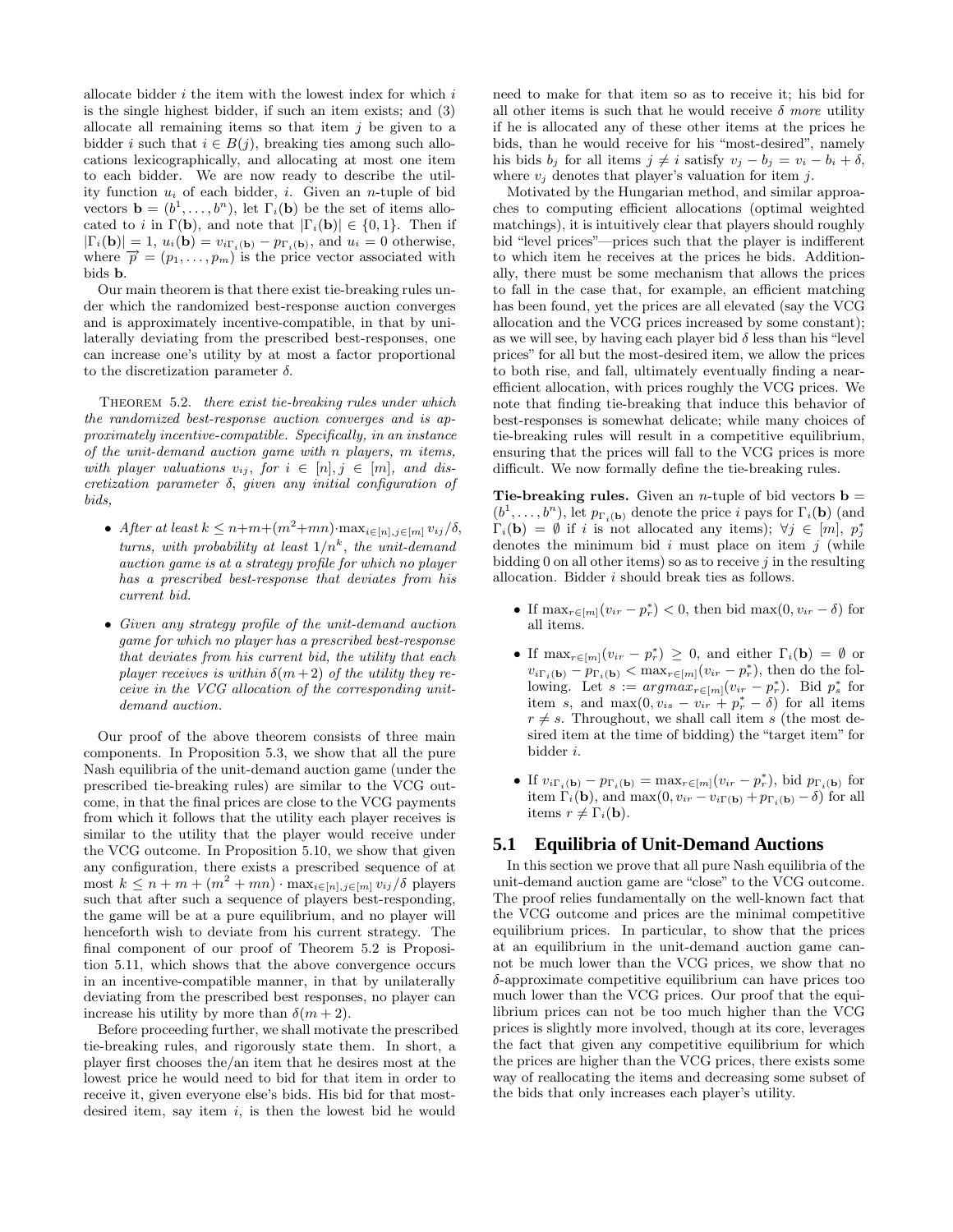PROPOSITION 5.3. Let  $G$  be a unit-demand auction game, with discretization parameter  $\delta$ . Then, all pure Nash equilibrium in G under the above tie-breaking rules are close to the VCG outcome.

Specifically, letting  $\vec{q} = (q_1, \ldots, q_m)$  denote the VCG prices, and  $u_1^{VCG}, \ldots, u_n^{VCG}$  the associated utilities of each bidder in the VCG outcome, then if bid vectors  $\mathbf{b} = b^1, \ldots, b^n$ are at equilibrium in the unit-demand auction game, then the associated allocation  $\Gamma(\mathbf{b})$  and price vector  $\overrightarrow{p} = (p_1, \ldots, p_m)$ satisfy:

- $\forall i \in [m], |p_i q_i| \leq (m+1)\delta.$
- $\forall i \in [n], |u_i(b) u_i^{VCG}| \leq (m+2)\delta.$

We assume that  $\forall i, j, v_{ij} \geq 0$ . We begin by making two basic observations:

OBSERVATION 5.4. At equilibrium **, with associated prices**  $\overrightarrow{p} = (p_1, \ldots, p_m)$ , for all bidders  $i \in [n]$ ,

$$
u_i(\textbf{\textit{b}}) \geq \max_{j \in [m]} (v_{ij} - p_j) - \delta
$$

OBSERVATION 5.5. If bidder i's target item was item j, and in the current allocation  $\Gamma_i(\mathbf{b}) \neq \{j\}$ , then i has a bestresponse that deviates from his bid  $b^i$ .

We now begin our proof of Proposition 5.3.

LEMMA 5.6. If bid vectors  $\mathbf{b} = b^1, \ldots, b^n$  with associated prices  $\overrightarrow{p} = (p_1, \ldots, p_m)$  are at equilibrium in the unitdemand auction game, then every item i such that  $p_i \geq \delta$  is allocated in  $\Gamma(\mathbf{b})$ .

PROOF. Assume for the sake of contradiction that this is not the case, and some item  $i \in [m]$  has  $p_i \geq \delta$  but is unallocated. Let  $B(i)$  be the set of bidders with the highest bid for item *i*. Since *i* is unallocated, every bidder in  $B(i)$  that is not allocated an item must be bidding  $\delta$  less than their value, but if there is such a player, then by bidding his value he would get the item; thus all bidders in  $B(i)$  must already be allocated an item, which, because b is at equilibrium, must be each player's 'target' item (by Observation 5.5). But this is also a contradiction, since a player in  $B(i)$  would value item *i* at price  $p_i$   $\delta$  more than the item he receives, and thus the best-response dynamics would prescribe him to change his target item to item i, and bid  $p_i$  for item i and drop his other bids accordingly.  $\Box$ 

LEMMA 5.7. Let  $\overrightarrow{q} = (q_1, \ldots, q_m)$  denote the VCG prices. If bid vectors  $\mathbf{b} = b^1, \ldots, b^n$  with associated prices  $\overrightarrow{p} =$  $(p_1, \ldots, p_m)$  are at equilibrium in the unit-demand auction game, then  $p_i - q_i \leq (m+1)\delta$ .

PROOF. Assume for the point of contradiction that there is some item i such that  $p_i - q_i \ge (m + 2)\delta$ . We split the argument into two cases: the case where there is some item j for which  $p_j \le q_j + \delta$ , and the case where  $p_j \ge q_j + 2\delta$  in every coordinate.

In the first case, by the pigeon-hole principle, there must exist some set  $I \subset [m]$  such that  $\forall i \in I, p_i - q_i \geq 2\delta$ , and additionally, for all  $j \notin I$ ,  $p_i - q_i \geq 2\delta + p_j - q_j$ . For example, if we sort the items in decreasing order according to  $p_i - q_i$ , there must be two items in consecutive order for which their respective values of  $p - q$  differ by at least 2 $\delta$ .

Now, consider the set of bidders  $B(I)$  who have the highest bid for some item of  $I$ , and let  $Q(I)$  denote the bidders who receive items in I in the VCG allocation. We claim that  $B(I) = Q(I)$ . First, note that  $|B(I)| > |I|$ , since all items in I have price at least  $2\delta$ , and thus by Lemma 5.6 are allocated. Since  $|B(I)| \geq |I| \geq |Q(I)|$ , it suffices to show that for each  $i \in B(I)$ , bidder i receives some item in I in allocation Q. First, note that bidder i must receive some item in allocation Q, since  $\exists j \in [m]$  such that  $v_{ij} - p_j \geq 0$ , and thus  $v_{ij} - q_j \geq 0$  $p_j - q_j \geq 2\delta$ , so bidder i would not be content without an item given prices  $\vec{q}$ . Let  $j \in [m]$  denote an item such that  $i \in B(j)$ . From our definition of the set I, it follows that bidder  $i$  must receive some item that is also in set  $I$ , since for any item  $k \notin I$ ,  $p_j - q_j - 2\delta \geq p_k - q_k$ , but because the procedure terminated, we know that  $v_{ij} - p_j \ge v_{ik} - p_k - \delta$ . Adding these two equations yields  $v_{ij} - q_j \ge v_{ik} - q_k + \delta$ , and thus bidder  $i$  must receive an item in  $I$  in allocation  $Q$ , and thus  $B(I) = Q(I)$ ; that is, the highest bidders for items in the set  $I$  must be the set of bidders who are allocated items in I (in both allocation  $\Gamma(\mathbf{b})$  and the VCG allocation  $Q$ ).

To conclude this case, consider the directed graph (with no self-loops) whose vertex set is  $B(I)$ , and where there is a directed edge from i to i' if bidder  $i'$  has a highest bid for the item that i is allocated in  $\Gamma(\mathbf{b})$ . Because the protocol terminated, and the conclusion of the previous paragraph (that the highest bidders for items in the set  $I$  must be the set of bidders who are allocated items in  $I$ ), each vertex must have out-degree at least one, and thus there must be some directed cycle  $C$  in the graph. The allocation  $\Gamma'$  induced by modifying the allocation  $\Gamma(\mathbf{b})$  according to the cycle C would be a valid matching with fewer bidders receiving their target items than in  $\Gamma(\mathbf{b})$ , and thus at least one bidder would have a best response (which would get him the utility he would get in  $\Gamma'$ ).

We now consider the case that  $\forall j \in [m], q_j \leq p_j - 2\delta$ . The set of bidders having a highest bid in  $\overrightarrow{p}$  must be the set of bidders receiving items in the allocation  $Q$ , because for such a bidder *i*, there is an item *j* such that  $v_{ij} \geq p_j \geq q_j + 2\delta$ . Now, the same argument as in the previous case (in which a directed graph as above with a cycle is constructed) yields the desired contradiction.  $\Box$ 

We now prove the other direction—that the equilibrium prices can be at most  $(m+1)\delta$  less than the corresponding VCG prices.

LEMMA 5.8. Let  $\overrightarrow{q} = (q_1, \ldots, q_m)$  denote the VCG prices. If bid vectors  $\mathbf{b} = b^1, \ldots, b^n$  with associated prices  $\overrightarrow{p} =$  $(p_1, \ldots, p_m)$  are at equilibrium in the unit-demand auction game, then  $q_i - p_i \leq (m+1)\delta$ .

PROOF. We first argue that there is some item  $j \in [m]$ such that  $p_j \geq q_j - \delta$ . Assume otherwise, and note that any bidder  $i \in [n]$  who does not receive an item in allocation Γ(**b**) must have valuations  $v_{ij}$  ≤  $p_j$  + δ ≤  $q_j$  − δ, for all items j, and thus will not receive or desire an item in the VCG allocation Q. Additionally, since all bidders receiving items in allocation Q must also receive items in  $\Gamma(\mathbf{b})$ (because otherwise, they would desire an item, and have a best-response), and all  $m$  items must be allocated in the VCG outcome since  $q_i > 2\delta$  for all i, we conclude that the set of bidders receiving an item in allocation  $\Gamma(\mathbf{b})$  must be the same as the set receiving an item in allocation Q. Decreasing every component of  $\vec{q}$  by  $\delta$  and keeping allocation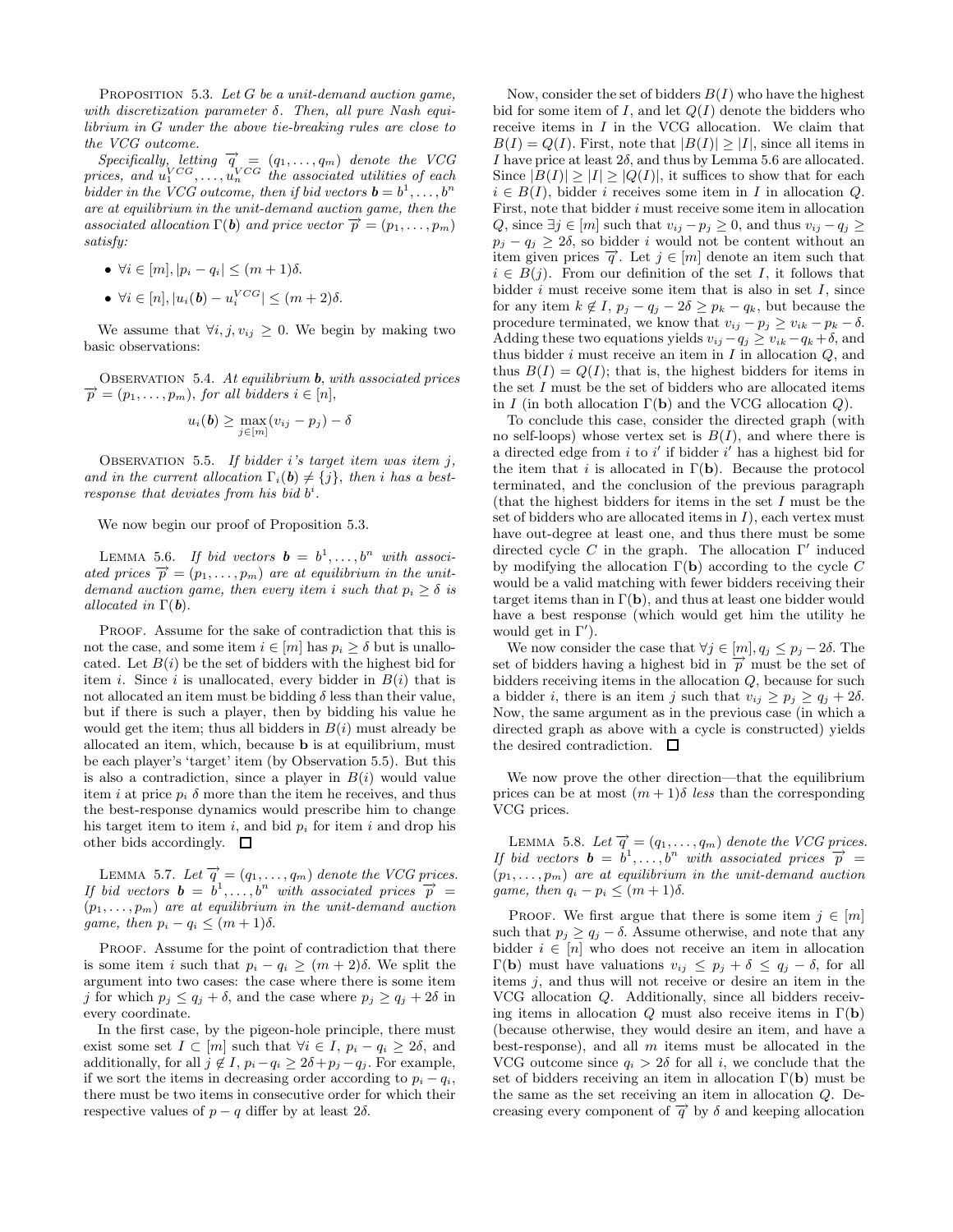Q would yield a smaller competitive equilibrium, since every bidder receiving an item would still be at equilibrium given prices  $\overrightarrow{q}$  –  $\delta$ , and any bidder i who does not receive an item will still not desire an item, since, as noted above, it must be the case that  $v_{ij} \leq q_j - \delta$ . This contradicts the minimality of the competitive equilibrium prices  $\vec{q}$ .

Given that there is some item  $j \in [m]$  such that  $p_j \geq q_j - \delta$ , we now argue that  $\max_{j\in[m]}(q_j - p_j) \leq (m+1)\delta$ . Assume otherwise, and consider the set of items I such that  $\forall j \in$  $I, k \notin I, q_j - p_j \geq 2\delta + q_k - p_k$ , and  $q_j - p_j \geq 2\delta$ . Such a set exists and is nonempty by the pigeonhole principle, the fact that some item j satisfies  $p_j \ge q_j - \delta$ , and our assumption that some item k satisfies  $q_k - p_k \ge (m+2)\delta$ .

Note that  $Q(I) = \Gamma_I(\mathbf{b})$ , since bidders who get an item of I in allocation Q would not be at equilibrium at prices  $\vec{p}$ unless they got an item of  $I$ . Next, for a bidder  $i$  who does not receive an item in allocation  $\Gamma(\mathbf{b})$ , it must be the case that  $i \notin Q(I)$ , and for item  $j \in I$ ,  $v_{ij} \leq q_j - \delta$ . For a bidder i who receives an item  $j \notin I$  in allocation  $\Gamma(\mathbf{b})$ , for any item  $k \in I$ , we must have  $(v_{ij} - p_j) - (v_{ik} - p_k) \ge -\delta$ , which from the definition of the set I implies that  $(v_{ij} - q_j) - (v_{ik}$  $q_k$ ) ≥  $\delta$ . Thus the price vector  $\overrightarrow{q'}$  defined by decreasing every coordinate of  $\overrightarrow{q}$  by  $\delta$  will also be a competitive equilibrium, which is a contradiction, as desired.  $\square$ 

Proposition 5.3 now follows from the above two lemmas, and the observation that if the equilibrium price vector satisfies  $|p_i - q_i| \leq (m + 1)\delta$ , and for all bidders  $i \in [n]$ ,  $v_{i\Gamma_i(\mathbf{b})} - p_{\Gamma_i(\mathbf{b})} \geq \max_{j \in [m]} (v_{ij} - p_j) - \delta$ , then the utility that bidder  $i$  derives from the outcome associated with  $\bf{b}$  is at most  $(m+2)\delta$  different than the utility he would receive in the VCG outcome.

#### **5.2 Convergence of Repeated Best-Response**

We first show that round-robin best-response dynamics can oscillate indefinitely in unit-demand auction games. We then consider randomized best-response dynamics; a single player is chosen to play uniformly at random at each turn. In this randomized setting, to show convergence, it suffices to show that given any initial conditions, there exists some finite prescribed sequence of players such that after the prescribed sequence of players best-response, an equilibrium will be reached. At a high-level, we prescribe such a list of players so that the dynamics of the prices have two general phases. In the first phase, the prices of all items only increase. This first phase resembles an "ascending-price auction" amongst some subset of the players. The second phase then closely resembles a "descending-price auction,"in which the price of every item can only decrease.

PROPOSITION 5.9. There exists an initial configuration of the unit-demand auction game, such that if bidders perform best-responses in round-robin order, the dynamics cycle indefinitely.

PROOF. Consider the auction with bidder set  $\{A, B, C\}$ and two items  $x, y$ . Let each bidder value each item for 2 units. Consider the initial values with bidder A bidding  $1, 1+\epsilon$  for items x, y respectively, bidder B bidding  $1+\epsilon$ ,  $1+\epsilon$  $2\epsilon$ , for the two items, and bidder C bidding  $1+\epsilon$ , 1. Suppose the round-robin order has  $A$  responding first, then  $B$ , then C. We now consider the dynamics: let  $(\cdot, \cdot)_A$  denote the vector of bids for player A response, and correspondingly for  $(\cdot, \cdot)_B$  and  $(\cdot, \cdot)_C$ . It is easy to verify that the prescribed best-responses will be as follows:

$$
(1+2\epsilon, 1+\epsilon)_{A}, (1, 1+\epsilon)_{B}, (1+\epsilon, 1+2\epsilon)_{C}, (1+\epsilon, 1)_{A}
$$

$$
(1+2\epsilon, 1+\epsilon)_{B}, (1, 1+\epsilon)_{C}, \dots
$$

We now see that after two full rounds of bidding, the configuration of bids is exactly as it was prior to the first bestresponse, except with the bids for items  $x$  switched with those for item y. Thus, by the symmetry of the bidders' valuations, and the fact that at every step, they have a unique most-desired item, after four complete rounds of bidding we will be in the exact same configuration as prior to the first best-response.  $\square$ 

PROPOSITION 5.10. Let  $n$  be the number bidders, and  $m$ the number of items. Given any initial configuration, after  $k = n + m + (m^2 + mn) \cdot \max_{i \in [n], j \in [m]} v_{ij}/\delta$  best-responses, in which the player best-responding at each turn is chosen uniformly at random from  $[n]$ , the probability that an equilibrium has been reached is at least  $1/n^k$ .

PROOF. It suffices to show that that given any initial configuration, there exists at least one sequence of players of length at most  $k$  such that if the bidders are chosen according to that sequence, an equilibrium is reached. For any initial configuration, we will describe such a sequence of players; roughly, we will select the players such that dynamics will have two phases: the 'ascending phase', in which the vector of prices  $\vec{p}$  associated with the bids **b** will only increase (as in an ascending auction with reserve prices), and the 'descending phase' that will resemble a descending-price auction. Let  $\overrightarrow{p}^t = (p_1^t, \ldots, p_m^t)$  denote the vector of maximum prices at time t, and say  $t = 0$  corresponds to the initial configuration.

We first let each player make a single best-response bid. Observe that after this initial set of  $n$  turns, each bid is at most  $\max_{i \in [n], j \in [m]} v_{ij}$ . We now begin the 'ascending phase' of the dynamics at time  $t = n$ . At each time step, we choose a player  $i \in [n]$  to best-response who has the property that prior to his turn, he was not allocated an item, but after his turn, he will be allocated an item (and we say that the 'ascending phase' has ended when no such bidder can be chosen). Since no price can ever decrease, after at most m steps of the 'ascending phase', either the price for some item was increased by at least  $\delta$ , or all items are allocated, in which case the next bidder must increase the price of some item. Thus by time  $t = n + m^2 \cdot \max_{i \in [n], j \in [m]} v_{ij}/\delta$  turns the ascending phase will have terminated (since otherwise at least one of the  $m$  items would have a price above the maximum value of any item to any bidder, which is impossible). Finally, we let each player who is not allocated an item have a turn. Let time  $t = t_1$  be at the completion of this extra set of turns. At this time, every bidder who could derive at least  $\delta$  utility from receiving some item  $j \in [m]$  and paying price  $p_j^{t_1}$  is allocated an item. Additionally, for every item j, all players  $i \in [n]$  who are not allocated an item at time  $t_1$  are bidding  $v_{ij} - \delta$ .

We now begin the 'descending phase' of the dynamics. At each time step we choose a bidder  $i \in [n]$  who has a bestresponse bid that differs from their current bid, provided that they are allocated an item in the timestep prior to their turn. Thus at each turn, no bid will ever be increased, and at least one bid will drop by at least  $\delta$ , and thus this stage will terminate after at most  $nm \cdot \max_{i \in [n], j \in [m] \setminus i} / \delta$  turns. Next, we argue that a player  $i$  who is not allocated an item